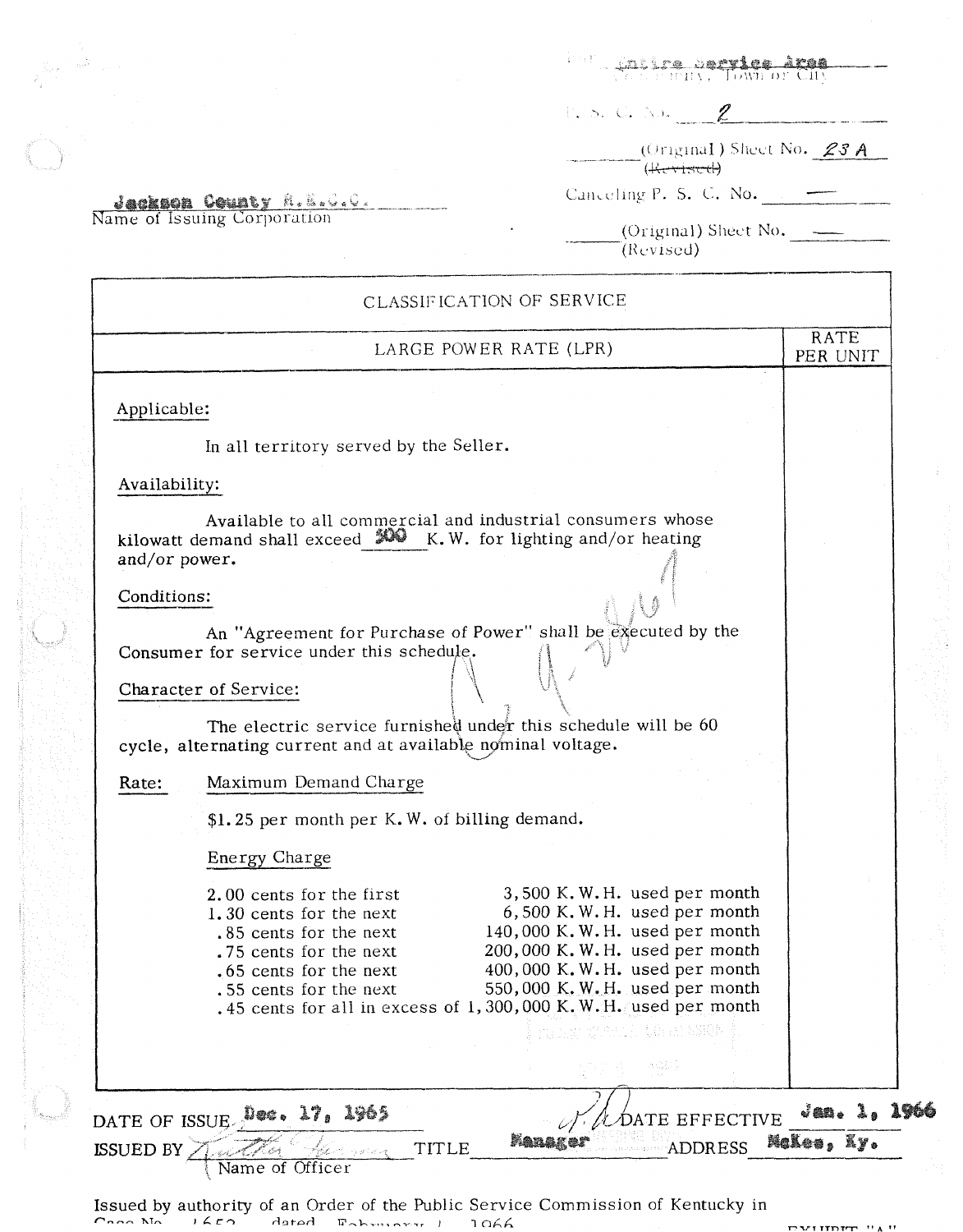|                                                                                                                                                                                                                                                                                                                                                                                                                      | For Eatire Service Area<br>Community, Town or City |                  |
|----------------------------------------------------------------------------------------------------------------------------------------------------------------------------------------------------------------------------------------------------------------------------------------------------------------------------------------------------------------------------------------------------------------------|----------------------------------------------------|------------------|
|                                                                                                                                                                                                                                                                                                                                                                                                                      | P. S. C. No. $2$                                   |                  |
|                                                                                                                                                                                                                                                                                                                                                                                                                      | (Original) Sheet No. $23B$<br>(Revised)            |                  |
| <u>Jackson County R.R.C.C.</u><br>Name or Issuing Corporation                                                                                                                                                                                                                                                                                                                                                        | Canceling P. S. C. No. $\qquad \qquad \qquad$      |                  |
|                                                                                                                                                                                                                                                                                                                                                                                                                      | (Original) Sheet No.<br>(Revised)                  |                  |
| CLASSIFICATION OF SERVICE                                                                                                                                                                                                                                                                                                                                                                                            |                                                    |                  |
| LARGE POWER RATE (LPR)                                                                                                                                                                                                                                                                                                                                                                                               |                                                    | RATE<br>PER UNIT |
| Determination of Billing Demand:                                                                                                                                                                                                                                                                                                                                                                                     |                                                    |                  |
| The billing demand shall be the maximum kilowatt demand<br>established by the consumer for any period of fifteen consecutive minutes<br>during the month for which the bill is rendered, as indicated or recorded<br>by a demand meter and adjusted for power factor as provided below.                                                                                                                              |                                                    |                  |
| Power Factor Adjustment:                                                                                                                                                                                                                                                                                                                                                                                             |                                                    |                  |
| The consumer agrees to maintain unity power factor as nearly as<br>practicable. Power factor may be measured at any time. Should such meas-<br>urements indicate that the power factor at the time of his maximum demand<br>is less than $85\%$ , the demand for billing purposes shall be the demand as<br>indicated or recorded by the demand meter multiplied by 85% and divided<br>by the per cent power factor. |                                                    |                  |
| Minimum Charge:                                                                                                                                                                                                                                                                                                                                                                                                      |                                                    |                  |
| The minimum monthly charge shall be the highest one of the<br>following charges:<br>(a) The minimum monthly charge as specified in the contract<br>for service.<br>(b) A charge of $$0.75$ per K.V. $A_{\alpha}$ per month of contract<br>capacity.                                                                                                                                                                  |                                                    |                  |
| Fuel Cost Adjustment Charge                                                                                                                                                                                                                                                                                                                                                                                          |                                                    |                  |
| In case the rate under which seller purchases power at wholesale<br>is adjusted in accordance with a fuel cost adjustment provision in Seller's<br>wholesale power contract, the foregoing energy charges shall be adjusted<br>each month by the same amount per KWHR as the fuel cost adjustment per<br>KWHR in Seller's wholesale power bill for the next preceding month.                                         |                                                    |                  |
|                                                                                                                                                                                                                                                                                                                                                                                                                      | Contribution of the sec<br>魏国、邓国明、中国中国             |                  |
| Dec. 17, 1965<br>DATE OF ISSUE                                                                                                                                                                                                                                                                                                                                                                                       | DATE EFFECTIVE                                     | Jan. 1, 1966     |
| - Manaker L<br>TITLE<br>ISSUED BY<br>Name of Officer                                                                                                                                                                                                                                                                                                                                                                 | - Moñee, Leatucky                                  |                  |

 $\ddotsc$ 

**Issued by authority of an Order** of the Public Service Commission of Kentucky in Case No.  $4652$  dated **February 4.** 1966.

 $\frac{1}{2}$ 

 $\omega_{\rm{g}}$